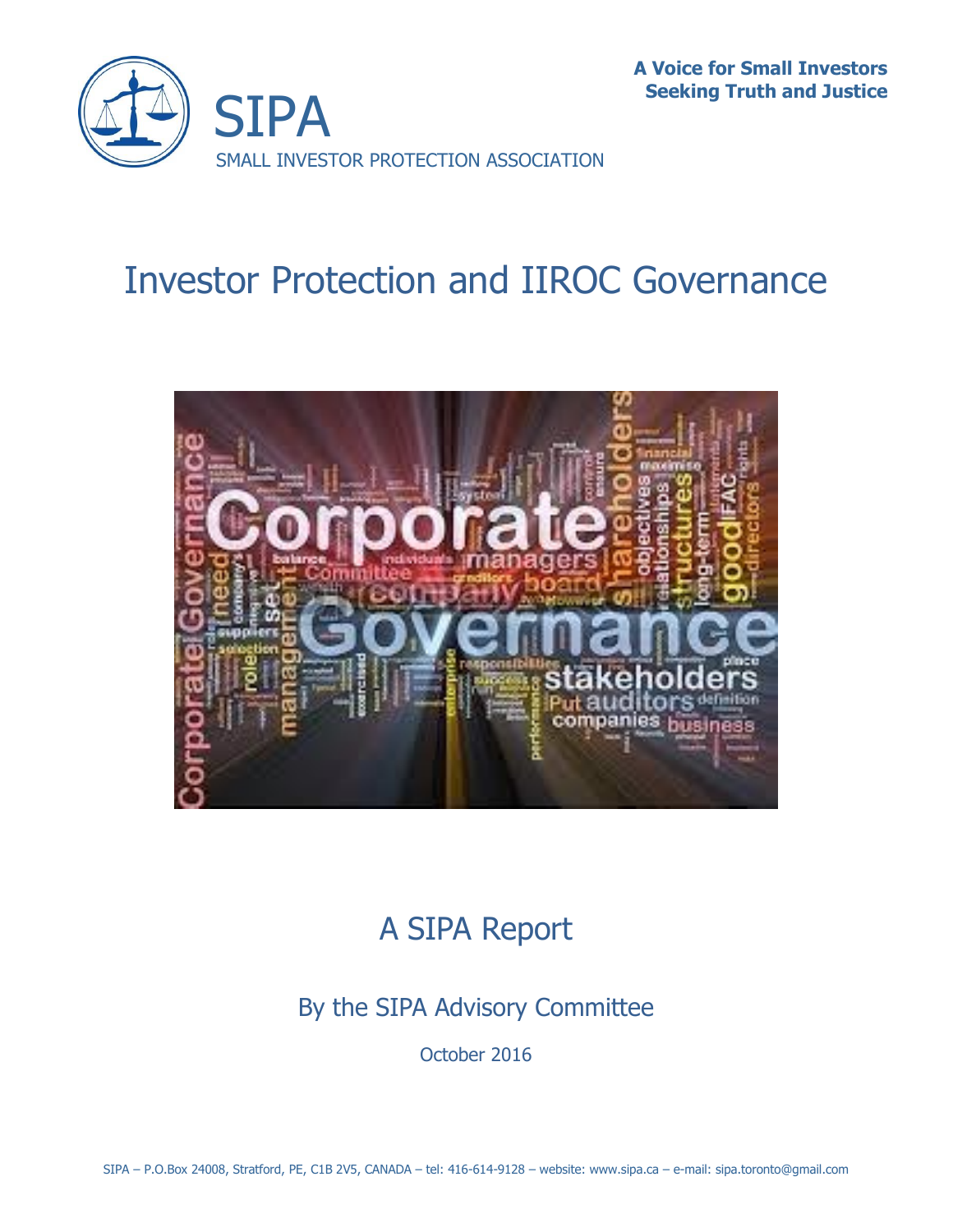

Pg 2 of 14

"*The Investment Industry Regulatory Organization of Canada is the national self-regulatory organization which oversees all investment dealers and trading activity on debt and equity marketplaces in Canada. IIROC sets highquality regulatory and investment industry standards, protects investors and strengthens market integrity while maintaining efficient and competitive capital markets."* – IIROC Statement from website

In this report we examine The Investment Industry Regulatory Organization of Canada's (IIROC) governance and its impact on investor protection. We highlight a number of serious IIROC operational issues that have remained unattended. These issues directly impair investor protection. We conclude by providing a set of recommendations we believe will make IIROC a better, more responsive regulator.

IIROC is a national regulator with a mission to protect investors and support healthy Canadian capital markets and to act in the public interest .IIROC was established as a non-profit corporation on June 1, 2008 through the consolidation of the Investment Dealers Association of Canada (IDA) and Market Regulation Services Inc. (RS). IIROC carries out its regulatory responsibilities under Recognition Orders from the provincial securities commissions that make up the Canadian Securities Administrators (CSA).IIROC operates on a cost-recovery basis, charging dealer firms an annual fee based on the firm's capital, number of registrants, trading activity and revenues. IIROC is subject to oversight and regular operational reviews by CSA members. IIROC carries out its regulatory responsibilities through setting and enforcing rules regarding the proficiency, business and financial conduct of dealer firms and their registered employees and through setting and enforcing market integrity rules regarding trading activity on Canadian equity marketplaces.

IIROC regulates over 28,000 approved Persons who provide investment services and advice for investors. IIROC was unable to provide information of the number of retail investors or the amount invested with IIROC dealer Members. We estimate the amount of mutual fund investments at IIROC firms as not less than \$600 billion. If one adds in stock, bond, ETF, preferred's and derivatives, **Canadians have well over a trillion dollars invested under IIROC's investor protection mandate**. In a very real sense IIROC is **the** national regulator for retail investors, so its governance is a critical matter.

The process that the IIROC Corporate Governance Committee follows to nominate Directors is set out in the Committee's Charter: [http://www.iiroc.ca/about/Documents/CorporateGovernanceCharter\\_en.pdf](http://www.iiroc.ca/about/Documents/CorporateGovernanceCharter_en.pdf)

The Board is composed of 15 directors including the President and CEO, with an even number of independent and non-independent Directors:

- · Five individuals representing Dealer Members;
- · Two individuals representing the Marketplace Members;
- · **Seven independent Directors**; and
- · The President and CEO.

The criteria for an Independent Director is set out in the definition of that term in Section 1.1 of IIROC's General By-law:

[http://www.iiroc.ca/about/Documents/IIROCGeneralByLaw1\\_en.pdf](http://www.iiroc.ca/about/Documents/IIROCGeneralByLaw1_en.pdf)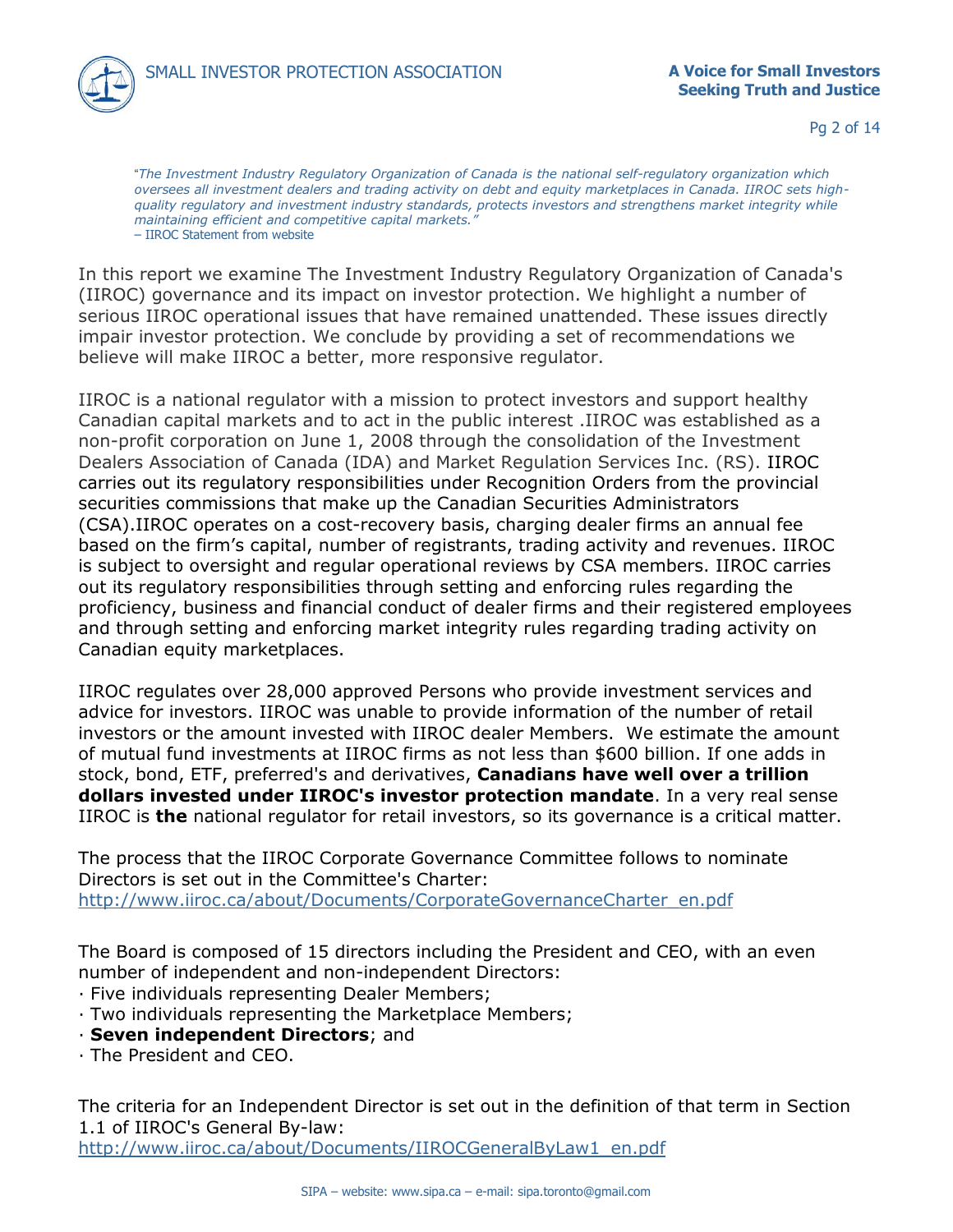

Pg 3 of 14

With seven clearly representing the industry, it is doubly important that those who are called "independent" truly be independent of the industry for there to be a balance on the Board.

There are thousands of qualified 100% industry- independent knowledgeable people to choose from and these few Independent Director slots should be reserved for them. That would increase the depth of the board by bringing non- industry experienced voices to the board table. After all, the primary mission of IIROC is investor protection, so why not have a few directors that are deeply engaged with the protection of retail investors? If this were done, so many of the serious deficiencies in IIROC regulation that have been identified by investor advocates and others over the years would be avoided. There would not be a need for a CSA Consultation trying to clean up these well-known deficiencies. The current CSA consultation on reforms and Best interests is a frank admission of the failure of regulators, including IIROC, to protect Main Street.

SIPA feel that all the Independent Director positions should be filled with directors wholly unrelated to the investment industry currently or in the past.

Despite IIROC's recognition that it is problematic to appoint former industry people to fill the Independent Director places on the Board, IIROC has seen fit to fill these places with as many ex-industry people as possible. It should instead ensure that the Independent slots are filled with individuals that have not been influenced by an investment industry past.

The implementation of a cooling off period was discussed in the 2014 Governance Report at page 8: [http://www.iiroc.ca/about/Documents/2014GovernanceReviewReport\\_en.pdf](http://www.iiroc.ca/about/Documents/2014GovernanceReviewReport_en.pdf) SIPA does not think a cooling-off period is sufficient to ensure that persons who have been actively involved in the investment industry are able to bring an unbiased view to the Board. Fresh thinking from the investor's perspective would make IIROC a better, more trusted entity.

As noted in the Governance Report, the Corporate Governance Committee Charter requires that the Committee consider, for each potential Independent director, "whether the candidate would have met the test to be an Independent Director (as defined in the By-law) for a period of at least one year prior to commencement of the candidate's term of office." See numbered paragraph 1(v) under "Specific Responsibilities".

More generally, the Governance Committee must also "ensure that the Board, as a whole, reflects the skills, experience, expertise and judgment necessary to effectively oversee the regulatory and other operations of IIROC" and "consider all relevant factors in nominating directors to ensure that the composition of the Board: (a) complies with the requirements of IIROC's by-laws, (b) otherwise reflects, in the judgment of the Committee, the appropriate balance of interests and perspectives of IIROC's Members and stakeholders, and (c) addresses, in the judgment of the Committee, all potential conflicts of interest."

On September 13, 2016 IIROC issued a News Release where they state **"As the Board for a pan-Canadian organization, it is important that Directors represent IIROC's diverse stakeholders and can provide different regional perspectives.**  [http://www.iiroc.ca/Documents/2016/50e98987-7e73-429f-8d1b-f5622fe790d4\\_en.pdf](http://www.iiroc.ca/Documents/2016/50e98987-7e73-429f-8d1b-f5622fe790d4_en.pdf)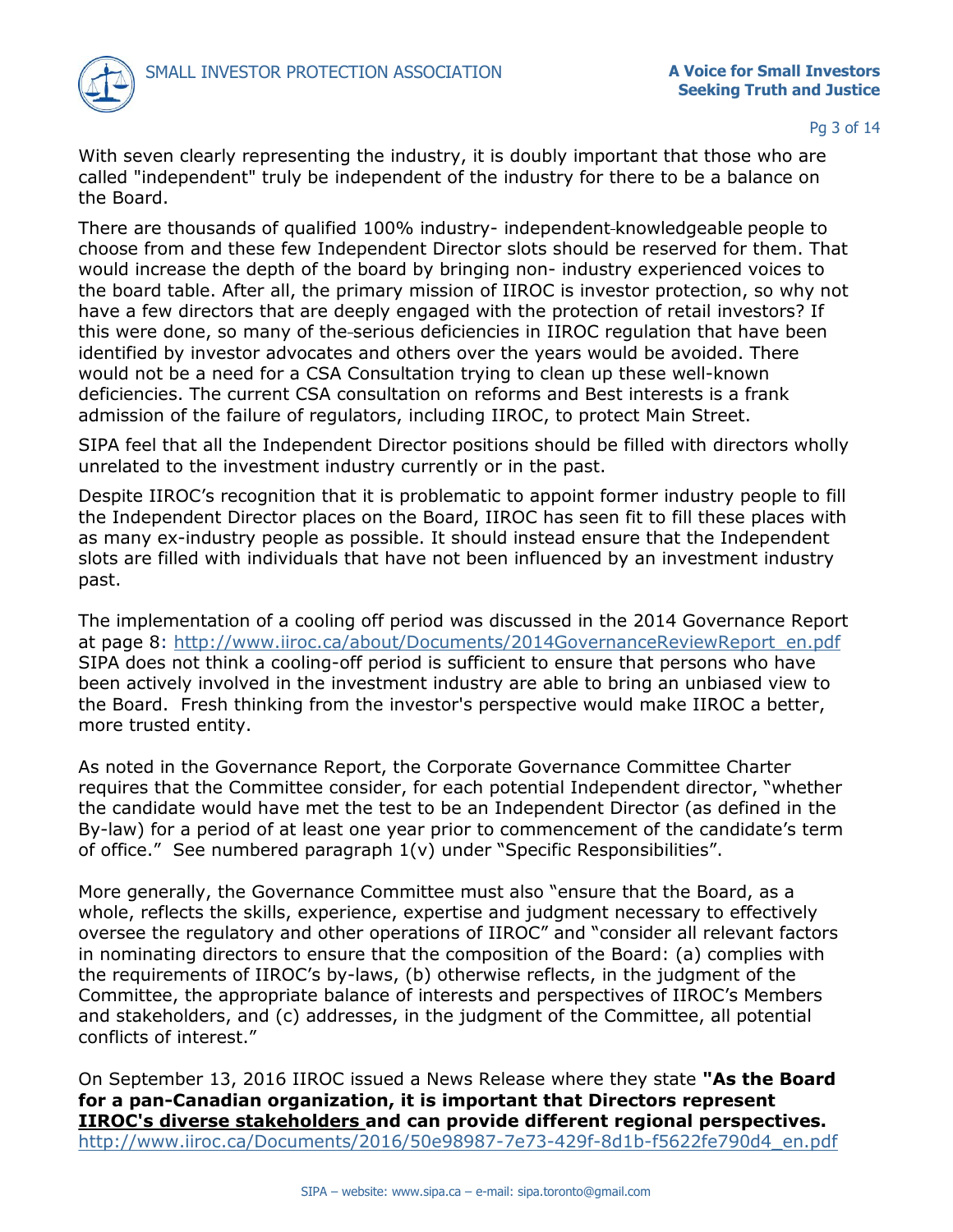

Pg 4 of 14

On the website it is stated **"Investors are a key IIROC stakeholder** and **investor protection is at the centre of our regulatory mandate**. Investor confidence starts with fair rules and an industry-wide culture of compliance." <http://www.iiroc.ca/investors/Pages/default.aspx>

## **The "Independent" Directors**

A central element in the present governance structure is the definition of "independence". In the case of public companies, "independence" means independence from management and no conflicts-of-interest. In the case of IIROC, "independence" has a dual meaning – both independence from management and from the investment dealers that IIROC regulates and the marketplaces for which it provides regulation services. Section 1.1 of IIROC's By-law No. 1 defines "Independent Director" as a director who is not:

(a) an officer (other than the Chair or any Vice-Chair) or an employee of the Corporation;

(b) a person who qualifies as a Dealer Director or a Marketplace Director; or

(c) an Associate of a partner, director, officer, employee or person acting in a similar capacity of, or the holder of a Significant Interest in, a Dealer Member or Marketplace Member.

We note that the definition does not include people associated with an affiliate or subsidiary, immediate family members or individuals associated with major service providers to the financial services industry.

The CSA Recognition Orders provide that IIROC's governance structure and arrangements must ensure:

(i) effective oversight of the entity; (ii) fair, meaningful and diverse representation on the governing body (Board) and any committees of the Board, including a reasonable proportion of independent directors; (iii) a proper balance among the interests of the different persons or companies subject to regulation by IIROC; and (iv) that each director or officer is a fit and proper person.

The independent directors are:

[Marianne Harris,](http://www.iiroc.ca/about/Pages/Marianne-Harris-boardbio.aspx#_blank) Chair M. Marianne Harris is a Corporate Director. Ms. Harris was Managing Director at the Bank of America Merrill Lynch Canada and President, Corporate and Investment Banking, Merrill Lynch Canada Inc. until 2013.Ms. Harris brings extensive corporate and investment banking experience gained from more than 29 years of advisory work in the U.S. and Canada including her leadership roles at Merrill Lynch. Before joining Merrill Lynch, Ms. Harris was Head of the Financial Institutions Group at RBC Capital Markets.

[Mike Gagné](http://www.iiroc.ca/about/Pages/Mike-Gagne-boardbio.aspx#_blank) Vice Chair Mike Gagné was President and CEO of Winnipeg Commodity Exchange (WCE) from June 2001 until his retirement in August 2007. As President, he was responsible for, among other things, developing and implementing both short-term and long-term strategy, for efficient and effective business operations and for enhancing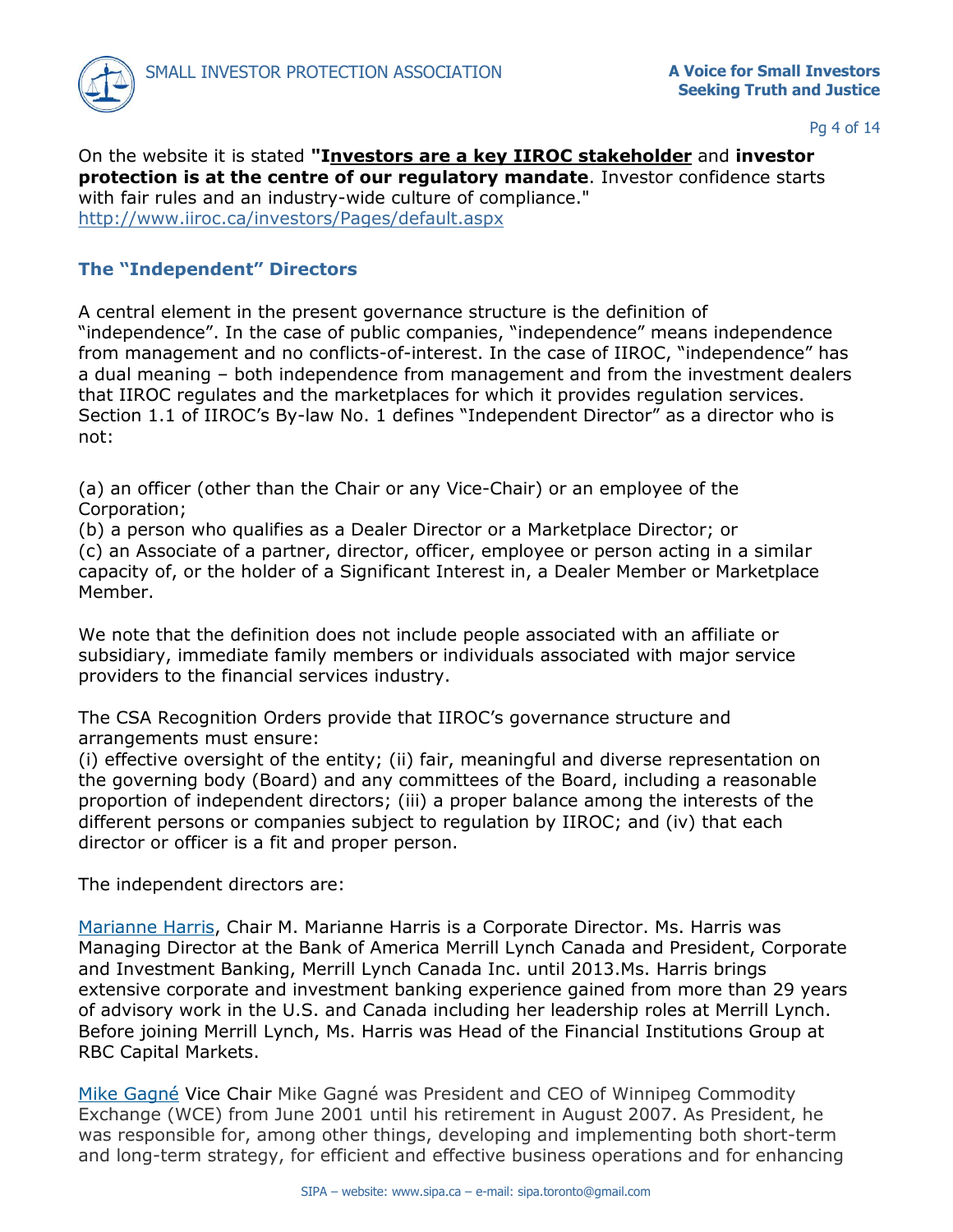

Pg 5 of 14

and protecting the integrity of the exchange through strict monitoring and adherence to all legislation, regulations and recognition orders. Mr. Gagné served as Director of Finance for WCE from January 1992 to May 2001 and was responsible for all financial, treasury, accounting and general administration functions. From 1983 until 1991, he worked as Chief Financial Officer for Manitoba Crop Insurance Corporation. Prior to that, he worked six years for a large exploration and mining development corporation and two years for a large oil and gas company. Mr. Gagné has extensive expertise in the futures and securities industry. He brings exchange and SRO experience gained through his leadership role at the WCE and is also on the board of one not-for-profit organization. Mr. Gagné is Vice-Chair of IIROC's Board of Directors and Chair of the Finance, Audit and Risk Committee.

[Brian Heidecker](http://www.iiroc.ca/about/Pages/Brian-Heidecker-boardbio.aspx#_blank) Mr. Heidecker served as Chair of the University of Alberta Board of Governors from 2006 to 2011. He was first appointed to the Board in 2000 and served as Vice-Chair from 2004 to 2006. Mr. Heidecker has served, and continues to serve, on many boards and councils. He served on the Board of Alberta Treasury Branch (ATB) Financial and for 11 years served on the Bank of Canada Board for nine years. He has also served terms on the Alberta Securities Commission, the Access to the Future Fund Regulation Advisory Committee, and the boards of the Canada Council on Learning, the Northern Alberta Jubilee Auditorium and Cardiometabolics Inc.

[Gerry O'Mahoney](http://www.iiroc.ca/about/Pages/GerryJOMahoney-boardbio.aspx#_blank) Principal and Founder of Tralee Capital Markets Ltd. through which he provides strategic and operational advice on all aspects of brokerage, investment management, wealth management, industry infrastructure and regulatory issues. He has extensive experience in the industry having served in various roles with TD Bank Financial Group since 1982. This includes 10 years as Chief Operating Officer of TD Waterhouse Canada (from 1999-2009).

[James Donegan](http://www.iiroc.ca/about/Pages/James-Donegan-boardbio.aspx#_blank) James Donegan is Co-Founder and Managing Partner of AGAWA Partners. AGAWA is an investment management company focused on providing solutions for institutional investors. Prior to founding AGAWA, Mr. Donegan spent 21 years investing in public markets at the Ontario Municipal Employees Retirement System (OMERS).

[Edward IacobucciM](http://www.iiroc.ca/about/Pages/Edward-Iacobucci-boardbio.aspx#_blank)r. Iacobucci is currently a member of the Board of Directors for the Empire Life Insurance Co. of Canada, and serves on the Audit Committee, Human Resources Committee and as Chair of the Conduct Review Committee. He was also previously a board member for ACS Media Income Fund, where he was Chair of the Compensation and Corporate Governance Committee, and the Dominion of Canada General Insurance Co., where he was Chair of the Conduct Review Committee.

[Catherine Smith](http://www.iiroc.ca/about/Pages/Catherine-Smith-boardbio.aspx#_blank) From 1977 to 2001, she held various roles at CIBC in Tokyo, New York, and Toronto, in retail, wholesale banking and trading, discount brokerage and wealth management. From 1999 to 2001, Ms. Smith was Executive Vice-President responsible for Online Brokerage and Fixed Term Investments, Wealth Management. She has worked with various regulatory regimes. Ms. Smith was on the boards of four of CIBC's subsidiary entities from 1999 to 2001 (CIBC Trust Inc., CIBC Securities Inc., CIBC Financial Planning Inc., and CIBC Securities Inc.) and has also served on the boards of Groome Capital Inc. (Montreal), Intria Items Inc. (a CIBC/Fiserv joint venture).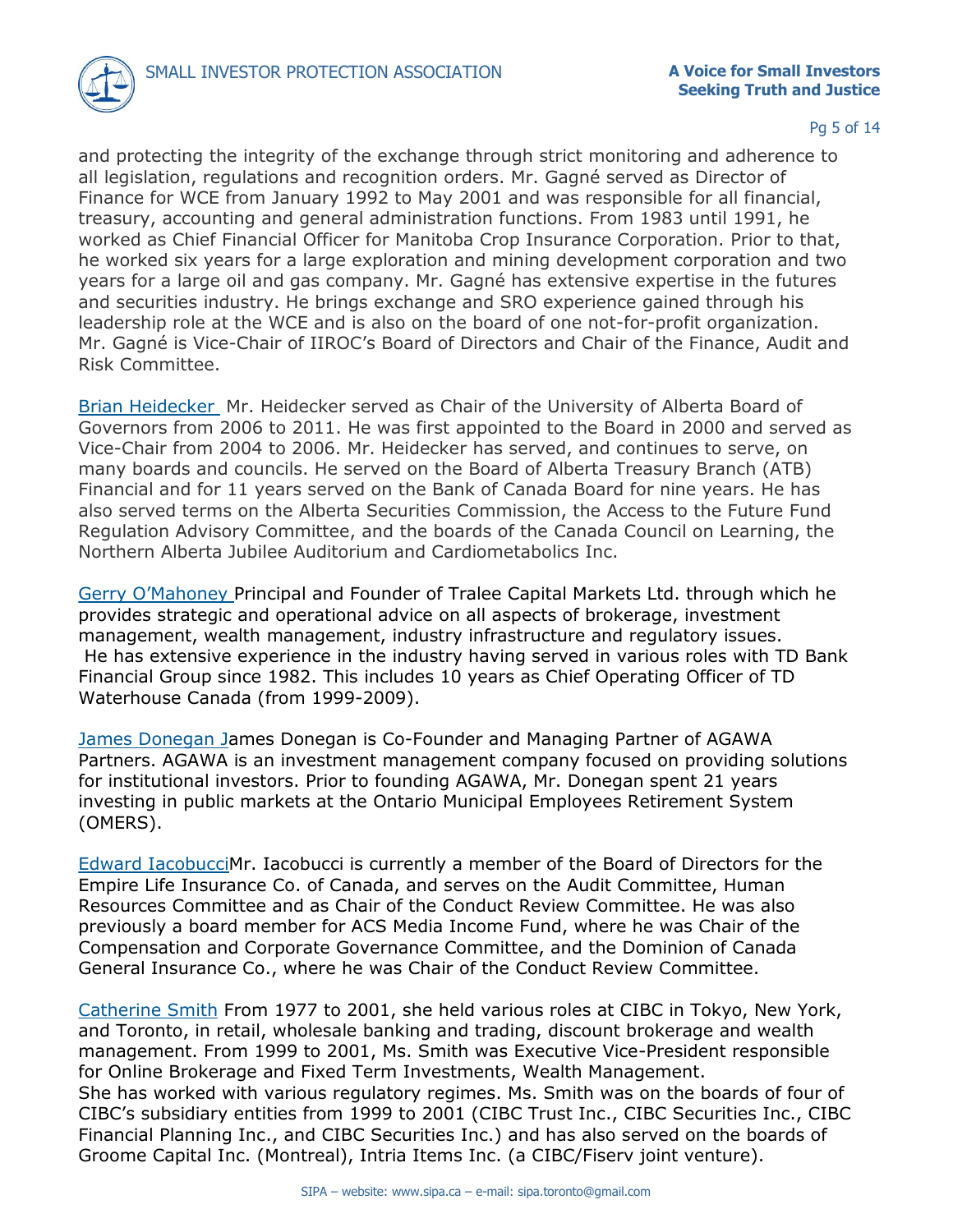

Pg 6 of 14

**Andrew J. Kriegler** CEO Mr. Kriegler previously held the position of Deputy Superintendent of the Office of the Superintendent of Financial Institutions (OSFI), with responsibility for the supervision of more than 400 federally regulated financial institutions. He joined OSFI in February 2013 as the Assistant Superintendent, Supervision Sector. Prior to OSFI, Andrew was Senior Vice President & Treasurer of CIBC, a post he held from November 2008 through August 2012. He joined CIBC in the bank's risk management group earlier in 2008 from Moody's Corporation, parent of the credit rating agency Moody's Investors Service, in New York. At Moody's, Andrew was Senior Vice President & Chief Human Resources Officer and a member of the executive management committee. He joined the executive team after having been the Canadian Country Managing Director for Moody's Investors Service for a number of years.

Prior to joining Moody's in 2000, Andrew was responsible for liquidity risk management and funds transfer pricing at Canada Trust and for developing the firm's wholesale funding and securitization programs. He directed the institution's credit market access and represented the company to institutional investors as well as to government and regulators in matters concerning liquidity risk and asset securitization.

From 1993 through 1997, Andrew was an investment banker with the securitization and debt capital markets groups at BMO Nesbitt Burns. Andrew came to a predecessor of BMO Nesbitt Burns from CIBC's Wholesale Banking group where he specialized in structured finance after having traded mortgage and asset-backed securities for two years. Andrew currently serves on the Board of the Canada Deposit Insurance Corporation, the federal corporation that insures eligible deposits by Canadians with member institutions in case of failure by those institutions. He holds an MBA from the Richard Ivey School of Business at Western University and a B.Sc. in Computer Science and Economics from Trinity College in the University of Toronto.

SUNNMMATION: It is very clear from these backgrounders the "Independent Directors" are not as independent from industry as they could or should be. It looks like the governance rules are specifically designed to keep IIROC a closed club. SIPA believes IIROC can best embrace its role as a protector of investors by ensuring that its Board of Directors includes more public directors sufficiently experienced in and knowledgeable about the concerns of retail investors that they can articulate those concerns in board level discussions.

## **Evidence that the IIROC governance needs major improvement**

SIPA has been complaining about the use of misleading advisor titles for over a decade. In 2011, IIROC opted to take a closer look at business titles and financial designations. In 2012, it also conducted investor focus groups and one-on-one interviews with investor representatives .The survey found a wide array of business titles used by licensed representatives across firms and in some cases, within the same firm. Many of these business titles do not, on their own provide a meaningful description of the type of services and/or investment products that a licensed representative can offer to a client. In January 2013, IIROC launched a Consultation regarding the use of titles and financial designations. . In March 2014, IIROC issued a 3 page Guidance Note on the use of titles and designations .In September, 2015 the OSC, IIROC and MFDA published the results of a "mystery shop" of registrants across Ontario between July and November 2014, found, among other things, that the variety of business titles used by representatives **(48 different titles were used**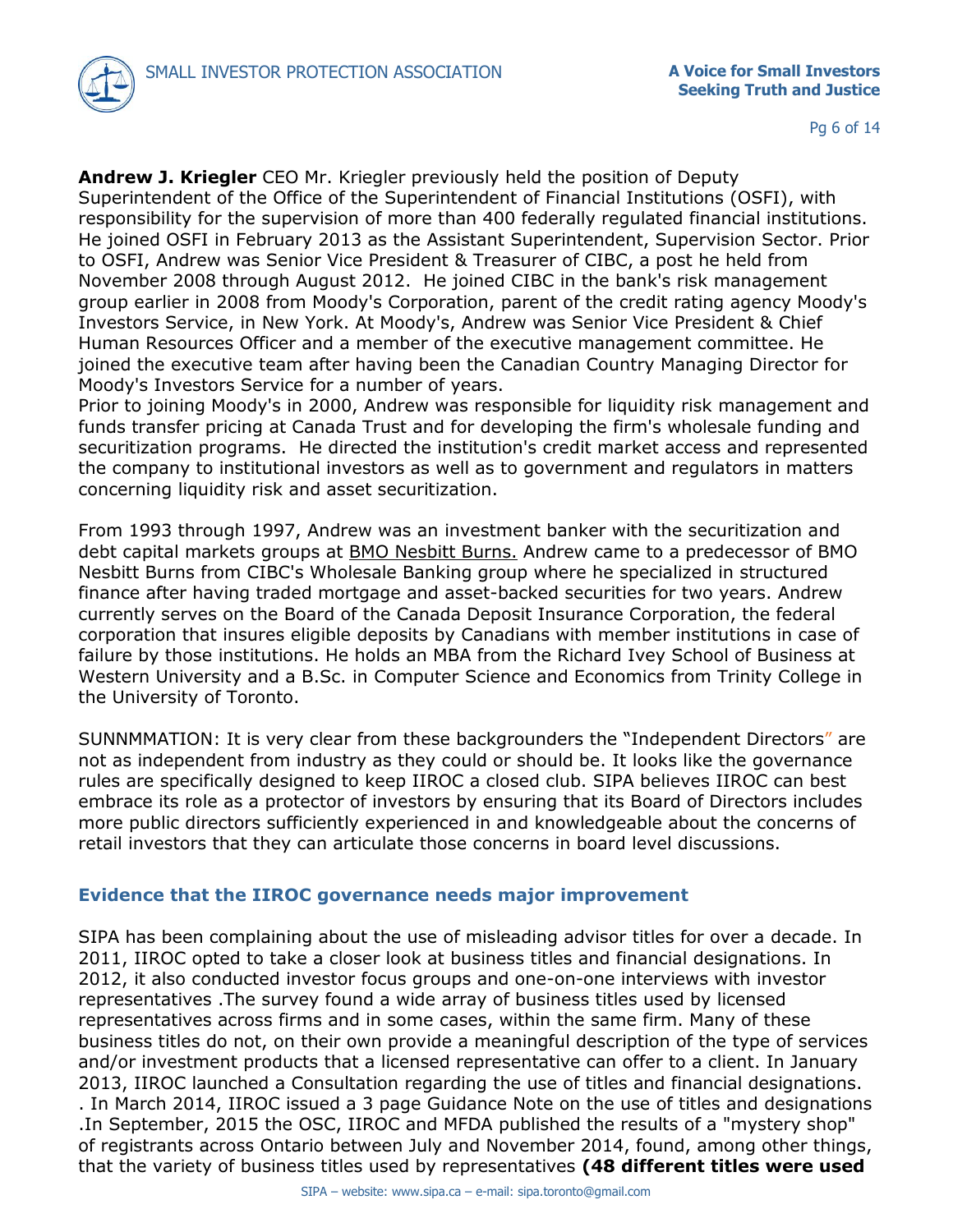

Pg 7 of 14

**across all platforms)** creates confusion concerning proficiency and representatives' status and responsibilities within their firms. In April 2016, the CSA issued CANADIAN SECURITIES ADMINISTRATORS CONSULTATION PAPER 33‐ 404 stating that **"Limited regulation on client-facing titles has allowed proliferation of dozens of confusing and competing titles** "We expect the Board could not have been happy with this determination.

The OSC sent out an enforcement notice based on its decision in June 2015 that ordered an advisor to receive a two-year ban in addition to the fines previously assessed by the IIROC Hearing Panel on March 6, 2014.The OSC found that the fines were far too lenient given the specific details involved in the case. "*The Panel erred in law and proceeded on an incorrect principle in determining that a suspension was not required in all of the circumstances,"*  wrote Commissioner Christopher Portner in his decision dated June 22, 2015. "*In addition, the Panel's approach to determining the appropriate sanctions for Lukic's misconduct illustrates that the Panel's perception of the public interest is inconsistent with that*  **of the Commission.**" [In SIPA's opinion there is a need for a re-evaluation of the limits of tolerance for misconduct i.e. what types of violation can properly be dealt with through warnings fines or suspensions and what types must be treated as indicative of a lack of integrity incompatible with continued inclusion in the profession and IIROC membership.]

## The 2014 OSC IIROC Oversight report

[http://www.osc.gov.on.ca/documents/en/Marketplaces/sro-iiroc\\_20141204\\_oversight-rev](http://www.osc.gov.on.ca/documents/en/Marketplaces/sro-iiroc_20141204_oversight-rev-rptinvestment.pdf)[rptinvestment.pdf](http://www.osc.gov.on.ca/documents/en/Marketplaces/sro-iiroc_20141204_oversight-rev-rptinvestment.pdf) has found numerous deficiencies in how IIROC investigates complaints." Effectiveness of Investigations Staff have concerns that in some cases, IIROC investigation staff decided not to proceed with allegations of unsuitable

investments or unauthorized trading investigations because of:  $\Box$  the lack of detailed notes in the file concerning conversations between the registered representative (advisor) and clients  $\square$  an incomplete assessment by investigation staff to determine if the firm effectively supervised its advisors (i.e. provided guidance on risk levels of products, reviewing if client risk tolerance was raised to match new holdings)  $\Box$  reliance on the receipt of a formal complaint to assess the severity of an alleged misconduct as potentially serious " ( this in light of unsuitable investments being the #1 cause of investor complaints). The report also cites a governance issue. For example, "Nevertheless, during the review period, the Board Chair ended her industry affiliation. **With the full support of the Board, she stepped down as an industry director and immediately became an independent director without an interim period being observed**... resulting in IIROC facing a medium priority finding by the Oversight team involving cooling off periods of Board members. " ]

On November 12, 2015, the OSC Investor Advisory Panel published a report entitled *Current Practices for Risk Profiling in Canada and Review of Global Best Practices*. This report was prepared by PlanPlus Inc., an independent research firm engaged to perform research into the current practices in the Canadian marketplace to determine a client's risk profile and to evaluate these practices compared to best practices globally. For purposes of the report, risk profiling was defined as a complex, multi-dimensional process that combines many factors, both subjective and objective, to try and arrive at an overall assessment of the most appropriate level of risk for a consumer, called a 'risk profile'. The report made a number of findings, including: (a) there are verified techniques that improve the measurement of some subjective or emotional factors like risk tolerance or loss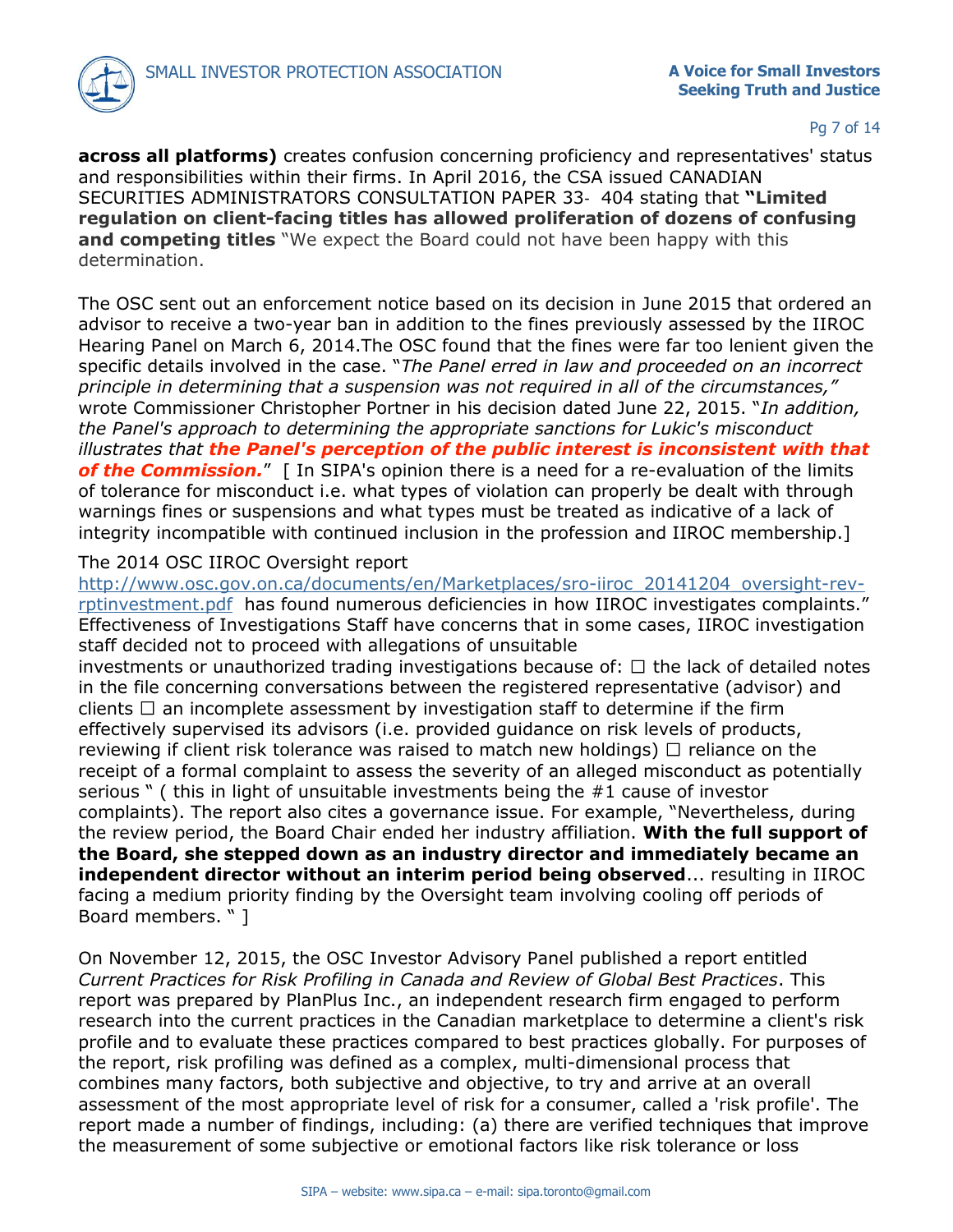

Pg 8 of 14

aversion, but they are rarely used by the industry; (b) over 53% of respondents to a survey indicated that between 76% and 100% of clients had completed a risk questionnaire, creating a strong dependency on the fitness of these tools; (c) only 11% of firms could confirm that their questionnaires (where they had one) were 'validated' in some manner; (d) **only 16.7% of questionnaires reviewed would be considered 'fit for purpose'** -- they have too few questions, poorly worded or confusing questions, arbitrary scoring models or outright poor scoring models; and (e) there is overwhelming evidence that the issue of assessing a client's risk profile and recommending suitable solutions is a primary area of concern in the industry.

## The April, 2016 CSA Consultation Paper

[http://www.osc.gov.on.ca/en/SecuritiesLaw\\_csa\\_20160428\\_33-404\\_proposals-enhance](http://www.osc.gov.on.ca/en/SecuritiesLaw_csa_20160428_33-404_proposals-enhance-obligations-advisers-dealers-representatives.htm)[obligations-advisers-dealers-representatives.htm](http://www.osc.gov.on.ca/en/SecuritiesLaw_csa_20160428_33-404_proposals-enhance-obligations-advisers-dealers-representatives.htm) noted :" **Clients are not getting the value or returns they could reasonably expect from investing:** At least part of the reason for this is the wording of the existing suitability requirement. Failure of registrants to consider all relevant factors, including product costs and investment strategies (such as the use of leverage or choosing active over passive management of assets) in their suitability analysis may prevent clients from meeting the goals of their investment activity. It also concluded that "Clients **are not getting outcomes that the regulatory system is designed to give them:** There are a number of potential causes of this concern, including opaqueness in the suitability assessment, existing requirements that require more clarity to assist in effective enforcement, barriers to obtaining redress for a registrant breach, and lack of effective compliance and enforcement in certain cases. Investor advocates have been pointing this out for years. These conclusions should give the IIROC board pause as to its effectiveness.

According to the latest OBSI independent reviewer's report, **in 2015, nearly one in five (18%) of non-backlog complainants who OBSI considered should receive compensation received less than OBSI recommended (on average \$41,927 less); including 3.5% who were at risk of receiving nothing.** When OBSI is not involved and retail investors are on their own, the figures must be frightening This is one more persuasive piece of evidence as to why the present regulatory system is not providing clients the anticipated regulatory outcomes. Fair and timely complaint investigation and resolution is a critical dealer obligation to clients and the IIROC board should ask itself how this investor abuse was permitted to happen.

In July 2016, SIPA issued a report on the state of the KYC process in use in Canada today. **It would not be an understatement to state that the KYC process is broken and unreliable.** IIROC has neither acknowledged nor demonstrated any public response to the revelations in the SIPA report. We would have expected the IIROC Board to have reacted quickly to the serious investor protection issues raised in the report. [http://www.sipa.ca/library/SIPAsubmissions/500%20SIPA%20REPORT%20-](http://www.sipa.ca/library/SIPAsubmissions/500%20SIPA%20REPORT%20-%20KYC%20Process%20Needs%20Overhaul%20-%20201607.pdf) [%20KYC%20Process%20Needs%20Overhaul%20-%20201607.pdf](http://www.sipa.ca/library/SIPAsubmissions/500%20SIPA%20REPORT%20-%20KYC%20Process%20Needs%20Overhaul%20-%20201607.pdf) Since KYC is central to professional advice giving, these findings should shock the board into prompt remedial action.

In early August,2016 the OSC Investor Advisory Panel (IAP) issued a letter to the *Investment Industry Regulatory Organization of Canada* responding to IIROC's latest strategic plan, It also criticized IIROC's commitment to standing up for the interests of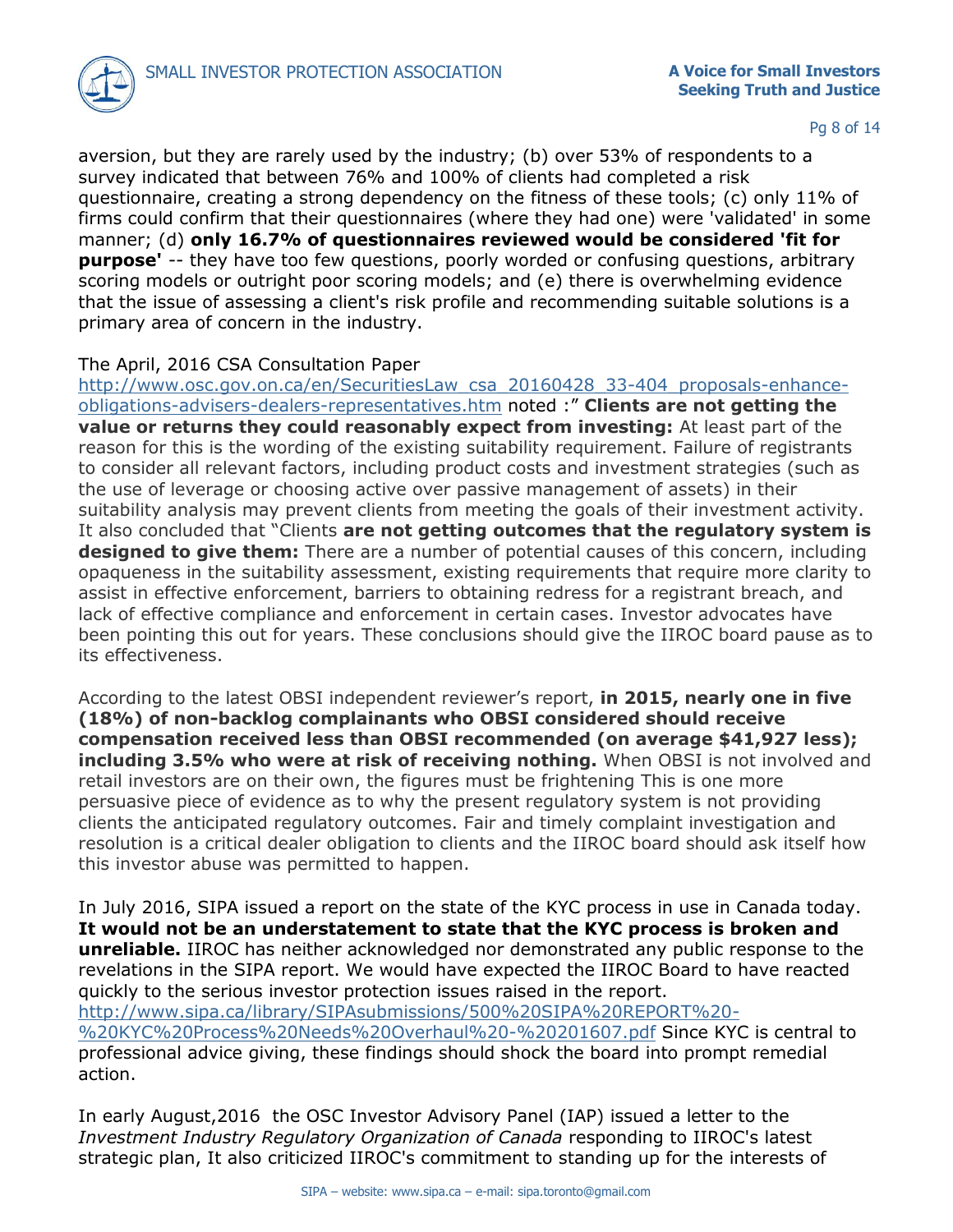

Pg 9 of 14

retail investors and condemns the self-regulatory organization's (SRO) effort to involve retail investors in its governance and policy development process. The letter states **"We believe that unless IIROC, under the direction of its Canadian Securities Administrators (CSA) overseers, reforms its culture and governance, it will continue to fail in its mandate to protect investors"**.

<http://www.investmentexecutive.com/-/battle-over-best-interest?redirect=%2Fsearch> This was a clear " All is not well" message that we hope the IIROC board heard.

## **Some questions for the Board of Directors**

Is the Board confident its ideas of the Public Interest are aligned with the OSC/CSA?

Are IIROC priorities aligned with investor protection needs and CSA priorities? [Has IIROC consulted with investor protection groups? If so, which groups, when and what changes resulted?]

Why has there never been a prosecution for breaches of NI81-105 Mutual Fund Sales Practices since its inception in 1998?

Are Staff and Hearing Panel investigations /decisions/sanctions unduly ignoring or downplaying the negligence of dealer supervision and compliance? [How many investigations of supervisors/management have occurred in the past 5 years? Outcomes?]

Is the Board satisfied with the results of its Whistleblowing and Arbitration programs?

Is the board satisfied that IIROC rules and processes adequately protect investors when approved persons conduct Outside Business Activities?

Has the Board benchmarked IIROC rules/ policies vs. developments in other countries?

Why has IIROC allowed a plethora of titles and financial designations over an extended period of time, many of which mislead investors?

Is the current approach to "advisor "proficiency congruent with the movement of the industry away from the trading transaction to financial advice giving?

Is the board comfortable with the fact that only a small fraction of investor complaints are investigated?

What documented criteria does IIROC have to ensure the transformation to fee-based business models are suitable and in the best interests of clients?

Why have discount brokers been allowed to collect advisory fees from mutual fund manufacturers when they do not (and cannot) provide that advice?

Is the prevailing NAAF, KYC and risk profiling approach satisfactorily doing its intended job?

Does the Board feel that staff investigations get to the root cause(s) of complaints? [in our view the vast majority of issues are management controllable and hence accountability should rest with management NOT "advisors"]

Has the board self-assessed its approach to deterrence? [against the IOSCO Credible Deterrence report:

<http://www.iosco.org/library/pubdocs/pdf/IOSCOPD490.pdf>]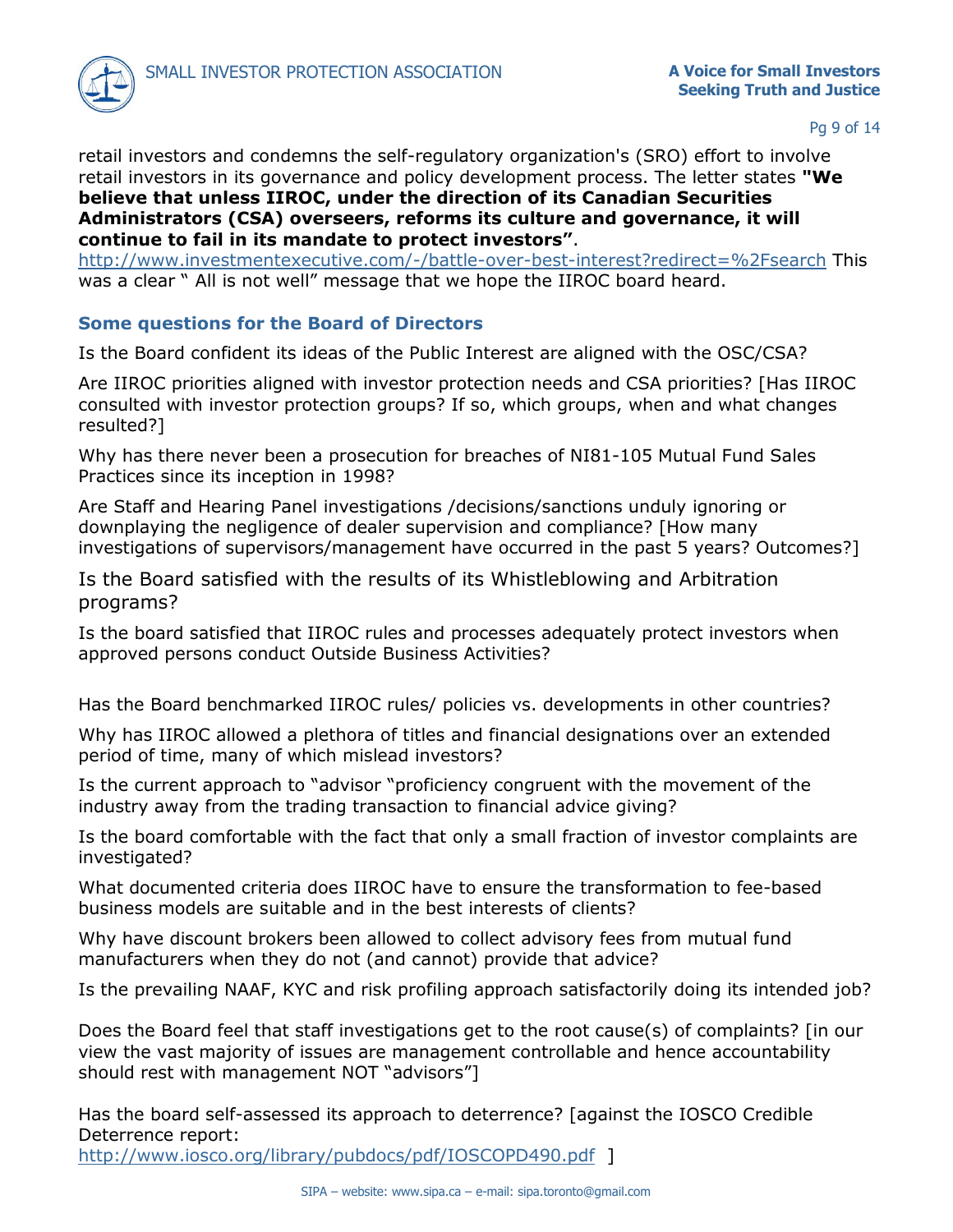

Pg 10 of 14

Does the Board appreciate the unrest and issues its consultation proposal of allowing stockbrokers to act as Executors has caused?

Will the recently amended Sanction Guidelines without any dollar minimum or range will lead to inconsistent, negotiated settlements that are not likely to be in the best interests of the investing public?

Did the Board effect an independent assessment of OSC findings of deficiency in complaint handling and Governance?

Are IIROC Member firms complying with the spirit and intent of IIROC complaint handling rules and are the rules effective?

Is IIROC doing all that is necessary to ensure OBSI functions as an effective, credible Ombudsman service?

Is the board reacting to the growing regulatory arbitrage issue?

Does the board fully understand the very poor collection of fines issue and the actions needed to improve the deterrent value of fines?

Are investor privacy and data security adequately protected both at IIROC and at the regulated Members?

What metrics does the Board use to track IIROC effectiveness re its mission and compliance with the Recognition Order?

IIROC has been delegated a very important role by the CSA to protect investors from the actions of the nearly 200 investment firms under its domain. It is critical that IIROC's strategic initiatives and action plans make it worthy of that delegated power. With a background of high Government and personal debt levels, reduced access to DB plans, increased longevity and threats to Medicare/CPP and the prospect of higher inflation, continued deterioration of personal savings /investments could lead to social disorder. Directors that are intimately familiar with prevailing professional advice standards, investor protection issues , behavioural finance, and the challenges seniors and other vulnerable investors face could make a big difference to the IIIROC Board agenda and priorities Never before have Canadians depended more on IIROC to deliver responsive and responsible regulation of the financial services industry to finance their retirement .

## **Conclusion and Recommendations**

There have been sweeping changes to the business environment in which investment dealers operate, in the way product innovation and technology are impacting the overall market structure and the nature of services promoted to clients, and in the evolution of the client-Representative relationship. Changing investor demographics, needs and expectations are indeed posing new issues and challenges for IIROC and the broader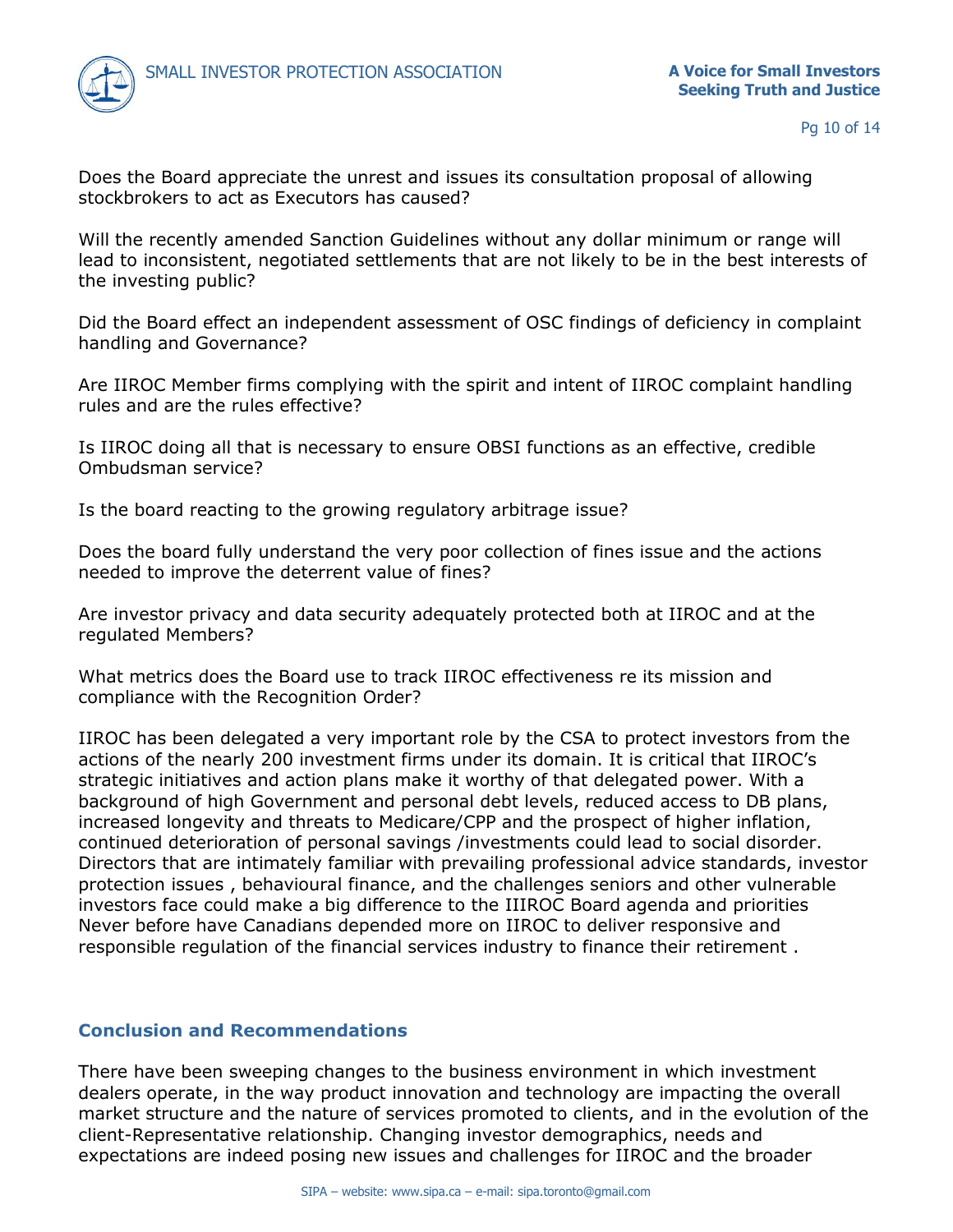

#### Pg 11 of 14

financial services industry generally. To date, the embracing of change has moved at glacial speed.

IIROC needs a much broader representation on its Board with members of different skills, backgrounds and experiences. This will allow for a greater range of perspectives, to raise challenging questions and to debate more vigorously, which is what a healthy board needs. IIROC has long been seen by investors as being out of touch with the retail investor experiences and perspectives. With true independents on the board a multiple-perspective analysis of problems could change the boardroom dynamics and enhance IIROC's effectiveness and improve its image with the public. IIROC needs board members who have experience and knowledge about other business models from other industries. A complete paradigm shift will be required if IIROC is seriously committed to excellence in board governance.

Creativity is also fostered when different perspectives are brought to the table. Directors need to understand diverse stakeholders and the consumer is a major stakeholder who appears at this time to be left out of the discussions. A balanced board needs representation of investors to make informed judgments. IIROC needs to tap into the under-utilized talent pool through greater board diversity.

## **IIROC will need to fundamentally alter its governance structure and culture so that it is increasingly aware of, sensitive to and responsive to the needs of its most important stakeholder- the investing public. IIROC must recognize they are now regulators of financial advice not just of transactions.**

While the advantages of self-regulation are generally understood by governments and the professions, the downside of this form of regulation is often complicated by the nature of the interests at play. These interests can be dealt with by effective and strong board governance. Hence our focus on a diversified independent board.

Based on the evidence, IIROC's governance has not been effective in ensuring that retail investors are protected. We recommend the following reforms:

- 1. Establish a Regulatory Issues Committee. The Committee's responsibilities would include (a) the identification and articulation of emerging investor protection / market or strategic issues; (b) the review of any Policy, Rule or By-law amendment proposed to be presented to the Board .The focus of the committee would be investor protection.
- 2. Revise the definition of " Independent Director" to ensure that all independent director positions are filled with people with no previous background in the financial services industry
- 3. Establish a funded Investor Advisory Committee along the lines of the OSC Investor Advisory Panel to advise IIROC's board of directors on the needs and expectations of retail investors and to assist IIROC's board and staff in formulating policies that may impact retail investors.
- 4. Dramatically increase engagement with retail investors
- 5. Commission research and polls to better understand the needs of the retail investor and make results public
- 6. Provide a formal complaint system for stakeholders to complain about IIROC policies,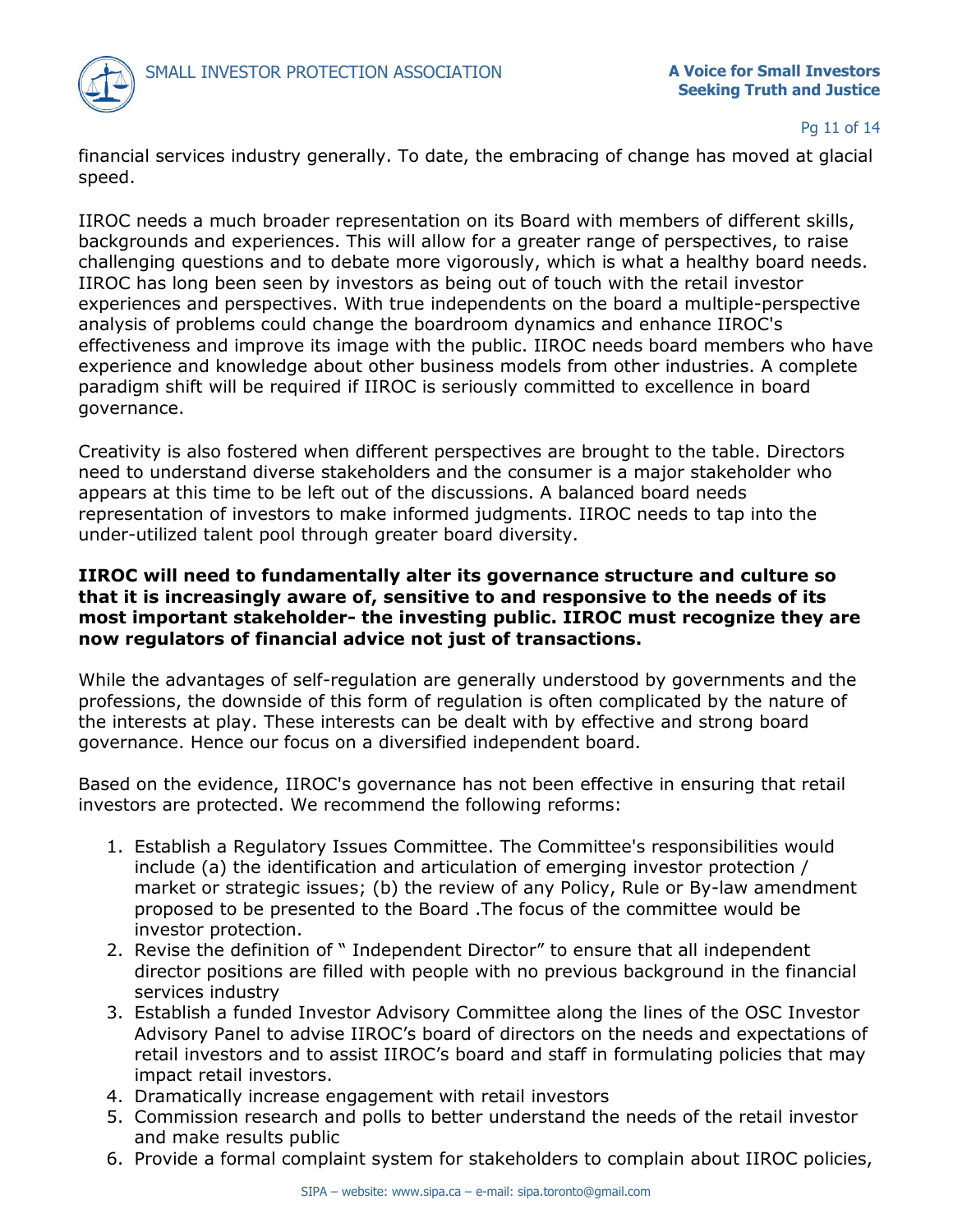

Pg 12 of 14

rules, decisions, business practices and behaviours.

- 7. Conduct an annual stakeholder satisfaction survey and take action to rectify shortfalls.
- 8. Revise the Strategic plan to reflect more investor input and priorities e.g. enforcement , complaint handling, seniors investor protection , sanction guidelines

We believe these reforms will enhance IIROC effectiveness and increase investor trust.

## **REFERENCES**

1. **Who Watches the Watchmen? The Role of the Self-Regulator** Robert Mysicka Stikeman Elliott LLP October 8, 2014 C.D. Howe Institute Commentary Abstract: In Canada and around the world governments are granting an increasing number of professionals and other occupations in the service sector the right to self-governance and self-regulation or the delegation of authority that the state would normally hold. Selfregulation has become the preferred method of monitoring professional competence, standard setting, certification and the development of ethical codes of practice for a broad range of traditional professionals such as doctors, lawyers, real estate agents, insurance agents, human resource managers and many more. There are numerous advantages to self-regulation for professionals or an occupation aspiring towards professional status.

The mere fact of self-regulation enhances the credibility and standing of an occupation and its members in the eyes of the public. Rulemaking or rule-enforcing powers grant autonomy and self-determination to professionals, cementing their status within society and providing them with influence over public policy and decision-making. Self-regulation can also assist a group in developing rules that are more responsive to the complex issues within a profession such as the avoidance of conflicts and ensuring that the current needs of clients are being adequately addressed. From the perspective of the state, self-regulation has the advantage of reducing the costs of regulation. The delegation ranges from a complete transfer of rulemaking and rule enforcing authority from the state to the selfregulator, or through a partial delegation of regulatory powers, with the government able to provide some oversight. Self-regulation can be a smarter solution when a state organized regulator lacks the financial means or political willpower to regulate in the best interests of the public and at the lowest cost possible. While the advantages of selfregulation are generally understood by governments and the professions, the downside of this form of regulation is less understood and often complicated by the nature of the interests at play. In this Commentary, I examine the role of self-regulators in Canada and some of the issues that can arise when self-regulating organizations take on policy and other decision-making roles traditionally held by governments. This Commentary explores examples of various policy decisions and actions taken by self-regulated organizations that have had or could have an impact on private businesses and the quality of service and representation afforded to the public generally and clients of professional services specifically. I recommend that governments tighten the procedural and substantive rules that affect the operation and scope of powers of self-regulatory and other organizations delegated authority by legislation.

[http://papers.ssrn.com/sol3/papers.cfm?abstract\\_id=2510112](http://papers.ssrn.com/sol3/papers.cfm?abstract_id=2510112)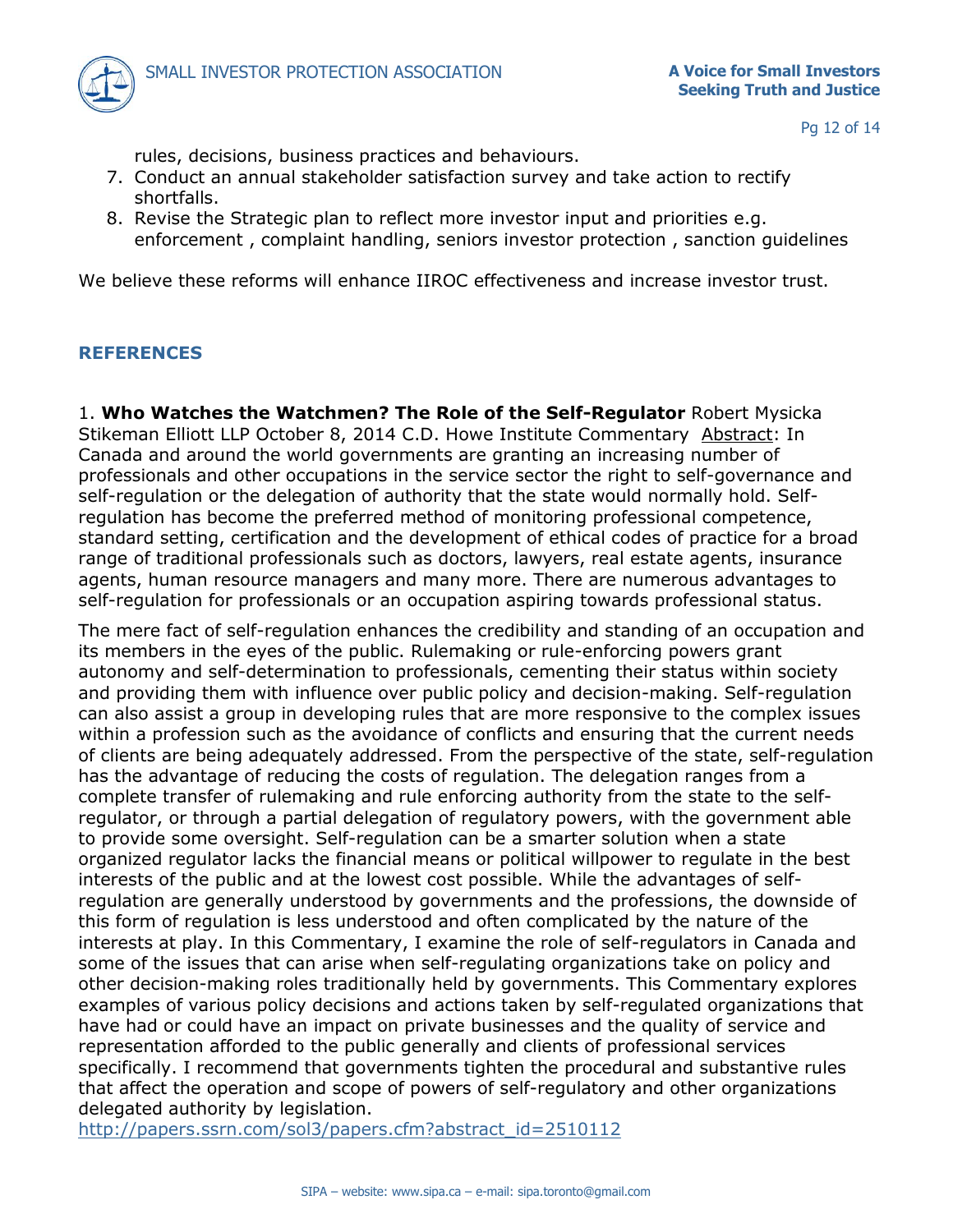

Pg 13 of 14

2. **Self regulation in today's securities markets**: CFA Institute The U.S. Securities and Exchange Commission has questioned the fairness and efficiency of U.S. securities industry self-regulation in light of market developments, new technologies, growing global competition, and additional factors that increase the conflicts inherent in a system of selfregulation. In this paper, the CFA Institute Centre for Financial Market Integrity comments generally on the global convergence of securities markets and regulation and seeks to address whether self-regulation is viable in today's climate. This paper focuses on traits that will strengthen self-regulatory systems by addressing the inherent conflicts and develops a core set of standards generally applicable to most regulatory systems, regardless of jurisdiction or structure. The paper concludes by offering several suggestions for a global oversight framework of securities markets focused on efficiency and investor protection.<http://www.cfapubs.org/toc/ccb/2007/2007/7>

3. **Lack of trust in financial services industry deters investors** "...A widespread lack of trust in the financial services industry may keep Canadians from achieving their longterm financial goals, warns Beth Hamilton-Keen, incoming chair of the CFA Institute board of governors. "Investors who do not trust the industry are unlikely to invest" and may be inclined to save less money, Ms. Hamilton-Keen said at an event Wednesday held by S&P Dow Jones Indices in Toronto. "This will result in people having longer working lives, lower quality of life and inter-generational stress." This lack of trust was evident in a 2013 survey cited by Ms. Hamilton-Keen. According to the CFA Institute & Edelman Investor Trust Study of more than 2,100 retail and institutional investors in Canada, the U.S., Britain, Hong Kong and Australia, financial services sits at the bottom of industries most trusted among clients. When investors were asked which industries they trust to do what is right, only 52 per cent of investors stated they trust the financial services industry. The technology industry was the most trusted, at 67 per cent..." [http://www.theglobeandmail.com/globe](http://www.theglobeandmail.com/globe-investor/investment-ideas/lack-of-trust-in-financial-services-industrydeters-investors/article25102635/)[investor/investment-ideas/lack-of-trust-in-financial-services-industrydeters](http://www.theglobeandmail.com/globe-investor/investment-ideas/lack-of-trust-in-financial-services-industrydeters-investors/article25102635/)[investors/article25102635/](http://www.theglobeandmail.com/globe-investor/investment-ideas/lack-of-trust-in-financial-services-industrydeters-investors/article25102635/)

## **4. Rethinking the Future of Self-Regulation in the Financial Industry:** Saule T. Omarova

<http://scholarship.law.cornell.edu/facpub/1022/>

**5. Involving Consumers in Securities Regulation**: LSE Professor Julia Black (2006) http://www.lse.ac.uk/collections/law/staff%20publications%20full%20text/black/Involving %20Consumers%20i n%20Securities%20Regulation%20-%20Taskforce%20report.pdf

## 6. **Exemptions Granted by IIROC for the Calendar Year 2015**

Summary Each year IIROC's Board of Directors, staff and District Councils consider and, in appropriate cases, grant exemptions from specific Dealer Member Rules or Universal Market Integrity Rules (UMIR). The criteria for granting exemptive relief are specific and rigorously applied in order to ensure that investors are protected and the integrity of the capital markets is maintained. This Administrative Notice provides a summary of the **634 exemptions granted in 2015**, which were comprised of:

• 64 exemptions from specified UMIR provisions, granted by Market Regulation Policy staff to Participants or Access Persons;

• 48 exemptions from specified Dealer Member Rule provisions, granted by the IIROC Board of Directors to Dealer Members;